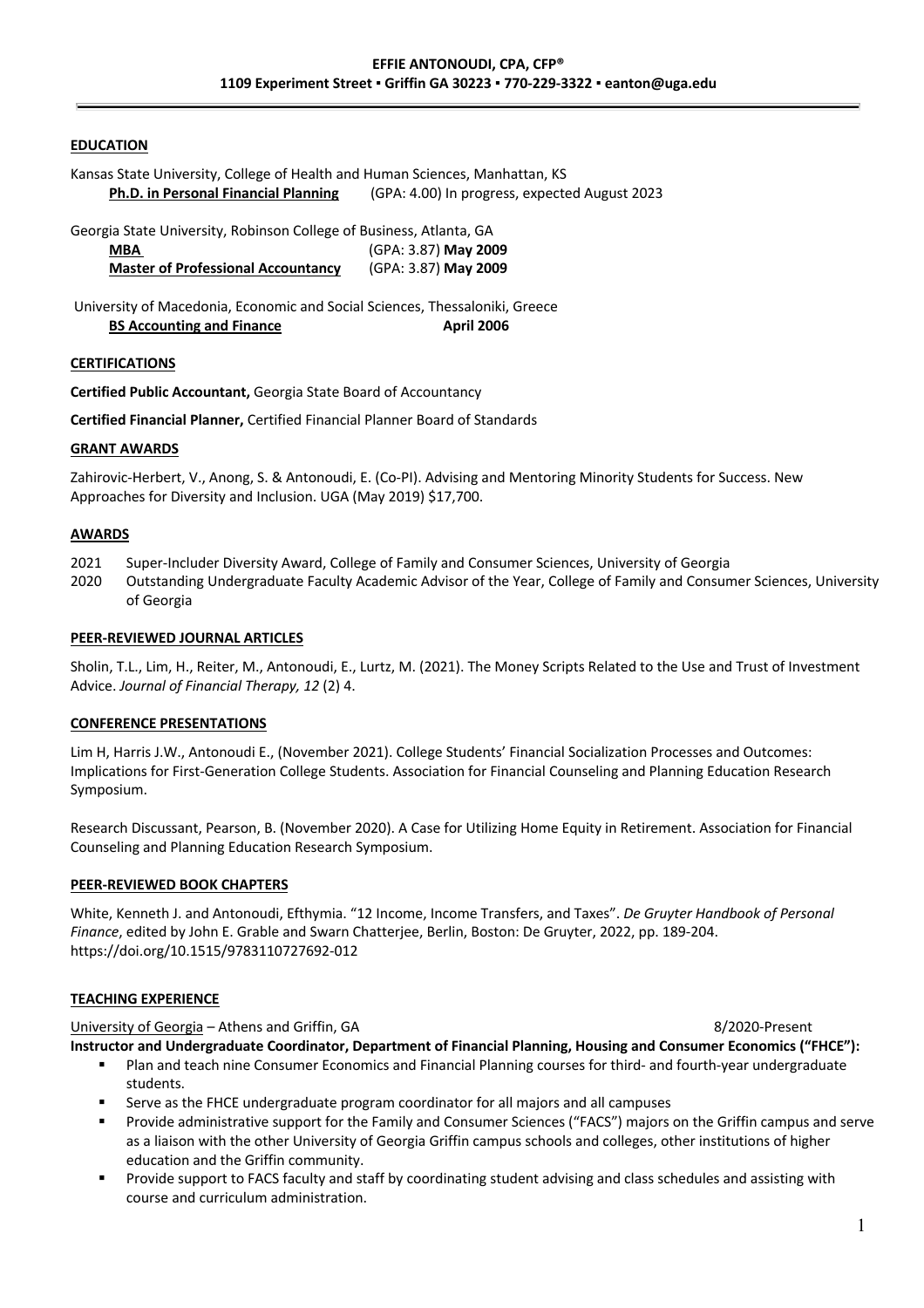- Advise students concerning coursework, career planning and career choices to help students succeed during their college careers.
- Directing the study abroad program in Greece and actively recruiting students to the program in the Athens and Griffin campus.
- § Member of the FHCE departmental strategic planning committee, the Consumer Economics undergraduate curriculum revisions committee, the study abroad scholarships committee and the FHCE Awards committee.
- § Lead UGA's efforts as a partner University with the University of Akron for the Diversitas Virtual Symposium.
- § Member of the student engagement committee of the board of directors of the FACS Alumni association.

## University of Georgia – Griffin, GA 1/2016-7/2020

## **Academic Professional Associate, instructor and program coordinator – Department of Financial Planning, Housing and Consumer Economics ("FHCE"):**

- Plan and teach five Consumer Economics and Financial Planning courses for third- and fourth-year undergraduate students.
- § Provide administrative support for the Family and Consumer Sciences ("FACS") majors on the Griffin campus and serve as a liaison with the other University of Georgia Griffin campus schools and colleges, other institutions of higher education and the Griffin community.
- Provide support to FACS faculty and staff by coordinating student advising and class schedules and assisting with course and curriculum administration.
- Advise students concerning coursework, career planning and career choices to help students succeed during their college careers.
- Responsible for student recruiting and marketing of our program in the Griffin campus, I participate in campus recruiting events and community events and I organize and oversee a digital marketing campaign.
- Developed and successfully directed a new study abroad program in Greece and actively recruited students to the program in the Athens and Griffin campus.
- § Member of the FHCE departmental strategic planning committee, the Consumer Economics undergraduate curriculum revisions committee and UGA's non-tenure track faculty learning committee.
- Assisted in the proposal to extend our department's master's program in the Griffin campus.
- § Worked on a team of faculty that was awarded the New approaches Grant from the Office of Institutional Diversity & Inclusion for two consecutive years. Co-organized the first Diversity & Inclusion in Financial Planning Symposium ("DIFPS") at the UGA Griffin campus and currently working on organizing the second DIFPS.
- Responsible for the implementation of our first FHCE corporate strategic partnership program.
- Accompany students in practitioners' national conferences.
- Member of the student engagement committee of the board of directors of the FACS Alumni association.

## **WORK EXPERIENCE**

## Grant Thornton LLP - Atlanta, GA (~3.5 years) 8/2012-12/2015

## *Manager - International Tax Services:*

- § Provided international tax services to clients from a range of different industries (including the pharmaceutical, mobile technology, software engineering, semiconductor, consumer products industries) for inbound and outbound, large publicly traded as well as mid-market multinational companies.
- § Planned and managed implementation of international restructuring projects, foreign tax credit planning and global tax minimization.
- Designed and organized implementation of strategies that reduce withholding taxes and ensure compliance with Foreign Account Tax Compliance Act ("FATCA") regulations.
- Worked with local country legal tax and tax counsel to ensure proper implementation of planning strategies.
- § Reviewed business returns with international complexities and advised on accurate and efficient return preparation.
- Researched and analyzed international, domestic as well as state and local tax issues.
- Wrote and reviewed tax advice for clients and responded to inquiries from the IRS and other tax authorities.
- Assisted companies in understanding national, state, and local, and international tax structures and aligning their tax function with business objectives.
- § Managed and reviewed tax audit and assurance engagements and due diligence projects.
- § Created proposals and actively participated during proposal meetings with prospective clients.
- § Supervised, trained, and mentored seniors, associates and interns on international tax projects and assessed performance of staff for engagement reviews and worked closely with colleagues worldwide.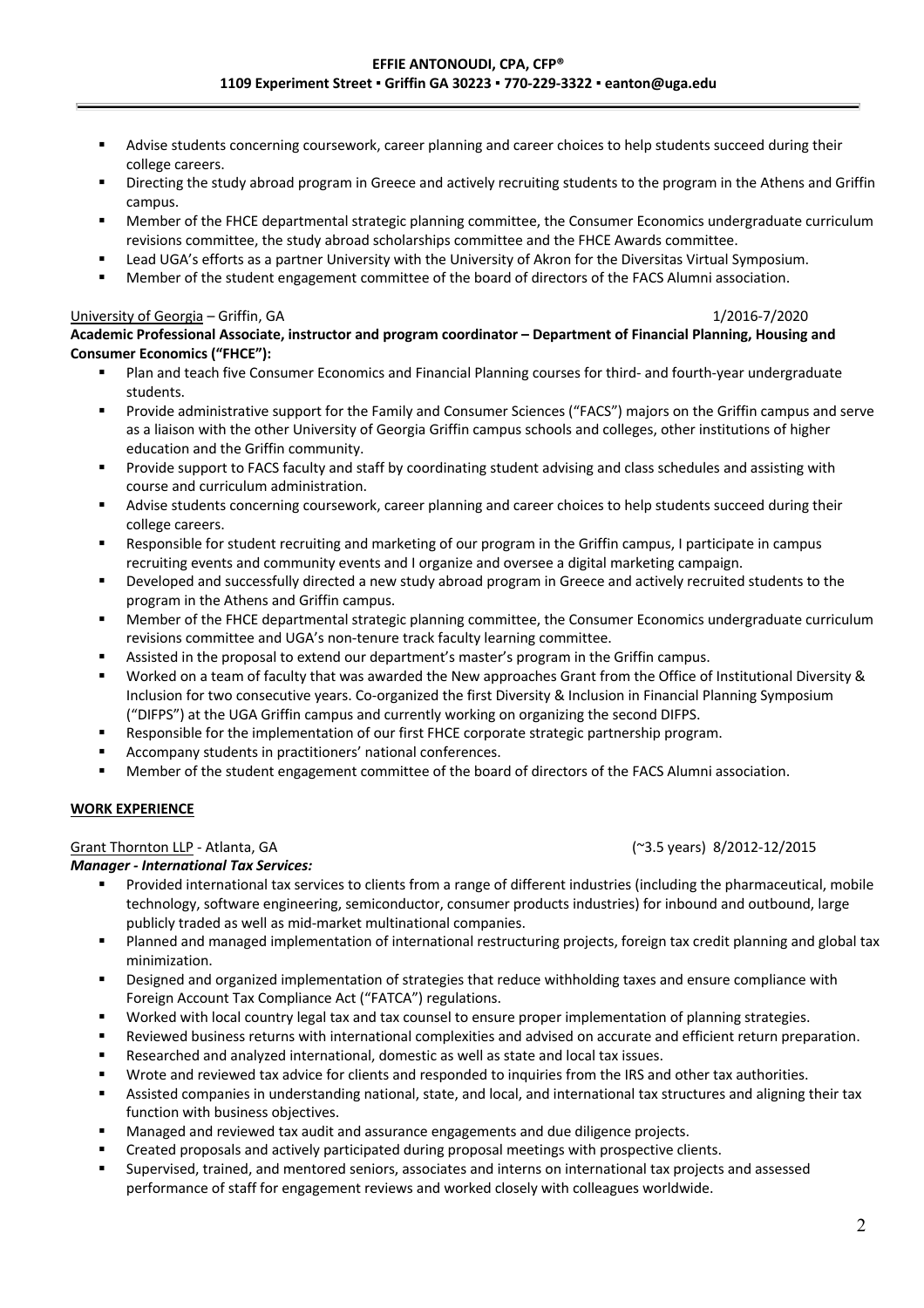- Highly involved with the Grant Thornton Georgia State recruiting team for tax, audit and advisory positions.
- Participated in multiple campus recruiting events and helped organize and implement Grant Thornton recruiting events, office visits and Grant Thornton Leadership conferences.
- As the Grant Thornton Atlanta office tax learning champion, I designed, organized and coordinated local office, regional and national training sessions.

## Deloitte &Touche LLP - Atlanta, GA (14 months) 6/2011-8/2012

- *Audit Senior Assistant:* 
	- Performed accounting and auditing functions for major corporate clients in Real Estate, Retail, and Financial Services.
	- **■** Participated in pre-audit planning for audit engagements and reviewed client accounting and operating procedures.
	- § Conducted audit tests sufficient in scope to support professional audit opinions.
	- § Prepared financial statement reports, reviewed audit documents and composed memos supporting audit opinions.
	- Applied sophisticated risk assessment methodology in designing and performing tests of internal controls.
	- **•** Performed accounting research to solve issues that arise during the course of audit or compliance engagements.

# Deloitte Tax LLP - Atlanta, GA (12 months) 5/2010-5/2011

## *Tax Consultant- International Tax Services:*

- Performed research and analysis on U.S. International Tax Code Sections, Regulations and Treaties to assist clients with effective global tax planning.
- Prepared International and Federal tax forms and work papers for clients with international activities and investments.
- § Built International Tax calculations (Tax Credit, Section 163(j), Foreign Investment in Real Property Tax Act ("FIRPTA") testing) using client provided financial data.
- § Prepared presentations, memoranda and FIN 48 write ups for various consulting projects.
- Recruiting new associates and interns, networking with candidates, assisted with the interview process and the evaluation of the candidates.

## Deloitte Tax LLP - Atlanta, GA (7 months) 11/2009-5/2010

# *Tax Consultant- Research & Development Tax Services:*

- Performed research and analysis on U.S. Tax Code Sections and Regulations related to the Research & Development ("R&D") tax credit to secure R & D tax incentives on behalf of client businesses.
- § Organized large amounts of client accounting data to set up credit calculation excel files.
- Developed and arranged work papers in deliverable binders to the clients and to the IRS auditors.
- Participated in interviews with highly knowledgeable researchers.
- Wrote memoranda describing the clients' R&D qualified activities.
- Actively participated in volunteering community events and campus recruiting meetings.

# Executive MBA Program, Georgia State University - Atlanta, GA(~2 years)08/2007-05/2009

## *Graduate Research Assistant:*

- Worked as an assistant to the Assistant Dean and to the Director of Student Services and coordinator of the program.
- § Supported all functions of the department, scheduled classes, handled communications with the students, assisted professors with their teaching and grading.
- Managed the procurement of books and supplies.
- **Processed invoices and ensured accurate and timely management of Accounts Payable process.**
- Maintained log of over 100 vendors and audited statements for accuracy.

# Whale Graphics S.A. – Thessaloniki, Greece (12 months)05/2006-07/2007

# *In-house Accountant***:**

- **■** Managed financial departments with responsibility for Budgets, Forecasting, Payroll, Accounts Payable and Receivable.
- **•** Created multiple budgets and forecasts of  $£1,500,000$  for a management group of four.
- Administered two development projects for investments up to \$248,000 subsidized by European Union.
- Calculated costs of inventories and managed up to 400 vendor accounts.
- § Performed cash management, daily deposit verification, log maintenance and follow up.
- Ensured compliance with accounting principles, met deadlines, prepared and processed tax forms.
- § Oversaw all financial transactions and contracts.